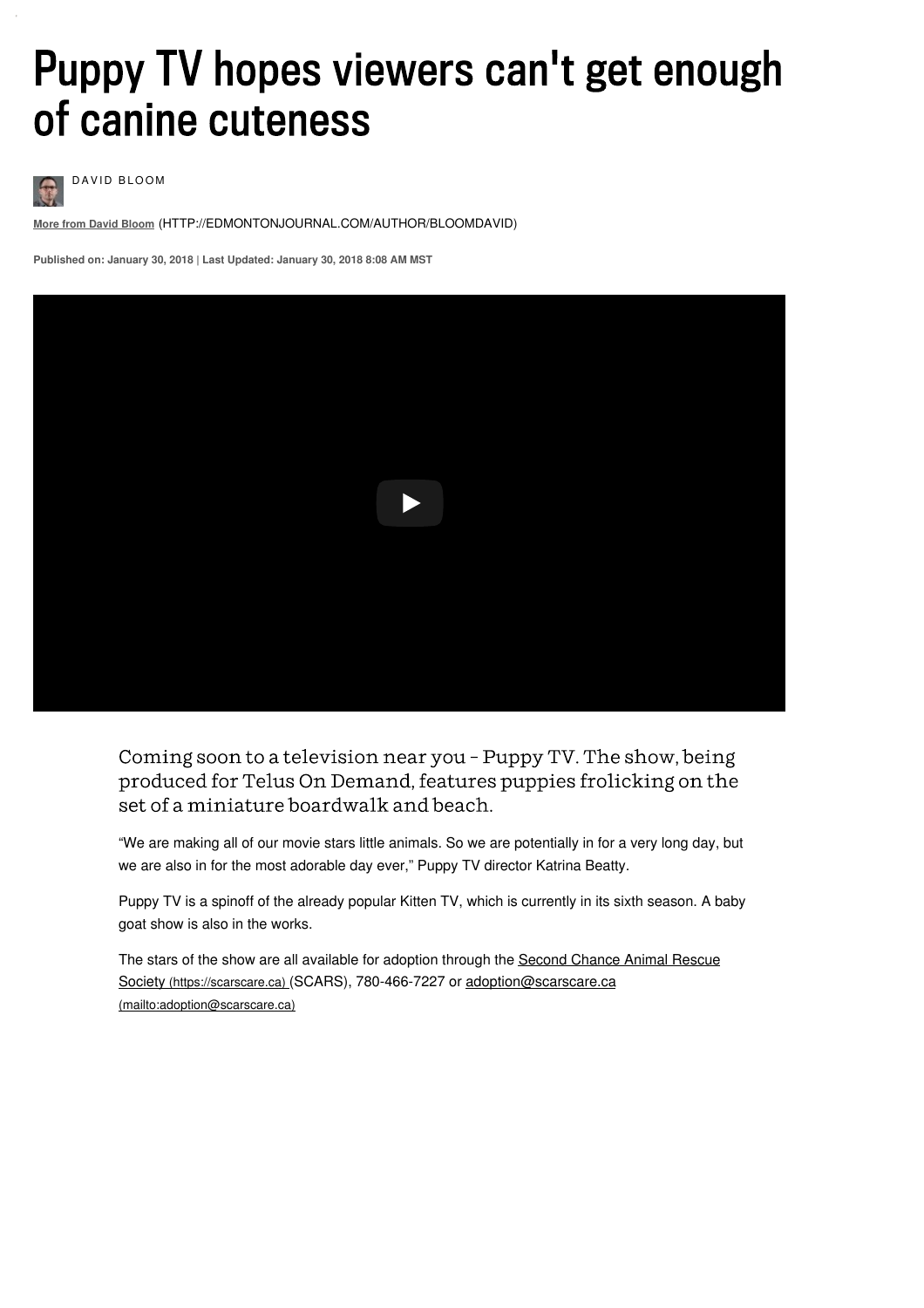

Puppies and crew work on set of the pilot episode of Puppy TV in Edmonton Thursday, Jan. 25, 2018.  $\;$  <code>DAVID</code> BLOOM / POSTMEDIA

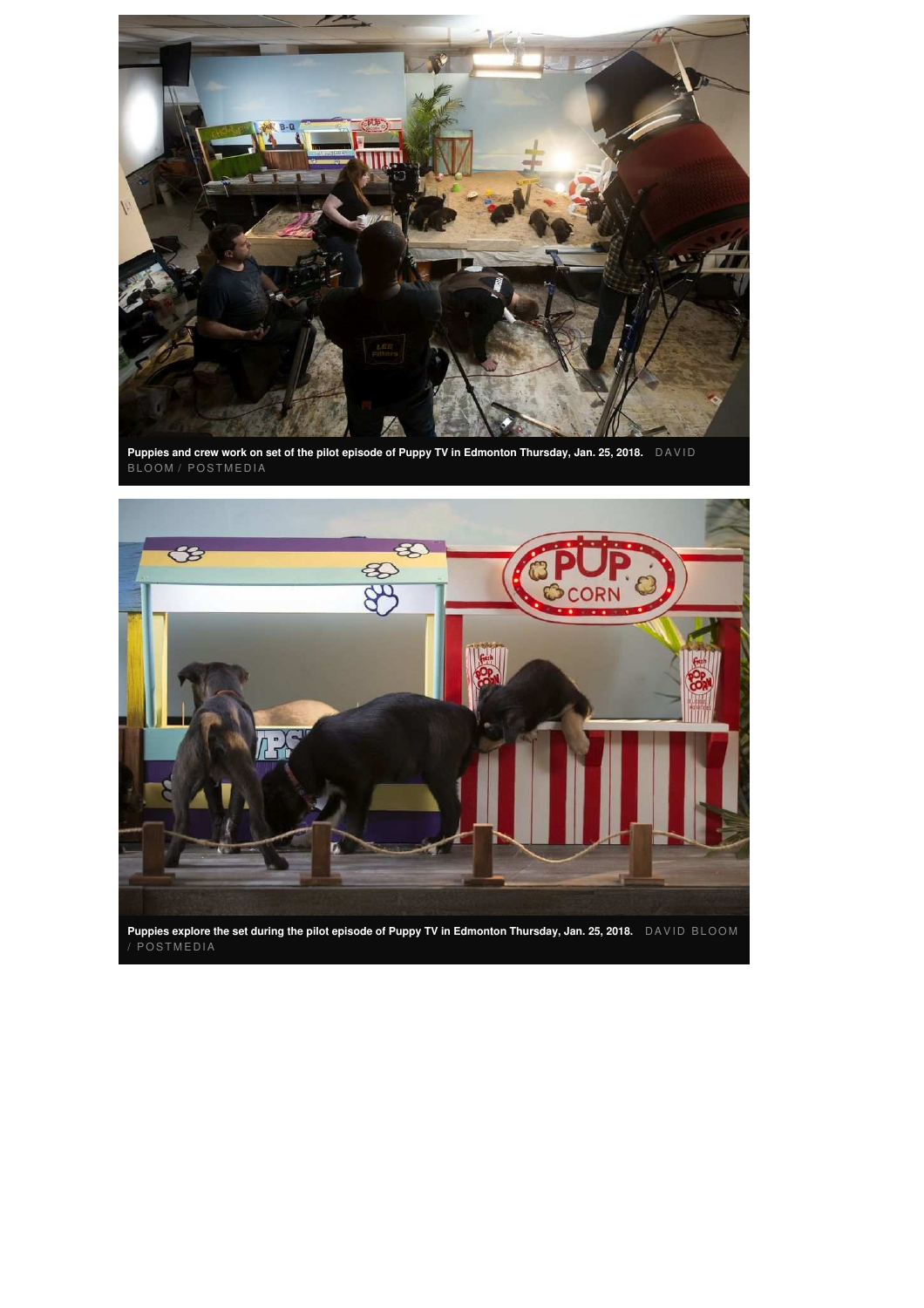

Director Katrina Beatty cuddles a puppy as she works on the set of Puppy TV in Edmonton Thursday, Jan. 25, 2018. DAVID BLOOM/ POSTMEDIA

#### **TRENDING STORIES**



 $\overline{0}$ 

Click to view the article in a new tab

‹ Previous Next ›

## This Week's Flyers



## **Comments**

We encourage all readers to share their views on our articles and blog posts. We are committed to maintaining a lively but civil forum for discussion, so we ask you to avoid personal attacks, and please keep your comments relevant and respectful. If you encounter a comment that is abusive, click the "X" in the upper right corner of the comment box to report spam or abuse. We are using Facebook [commenting.](http://www.edmontonjournal.com/news/story.html?id=7195492) Visit our FAQ page